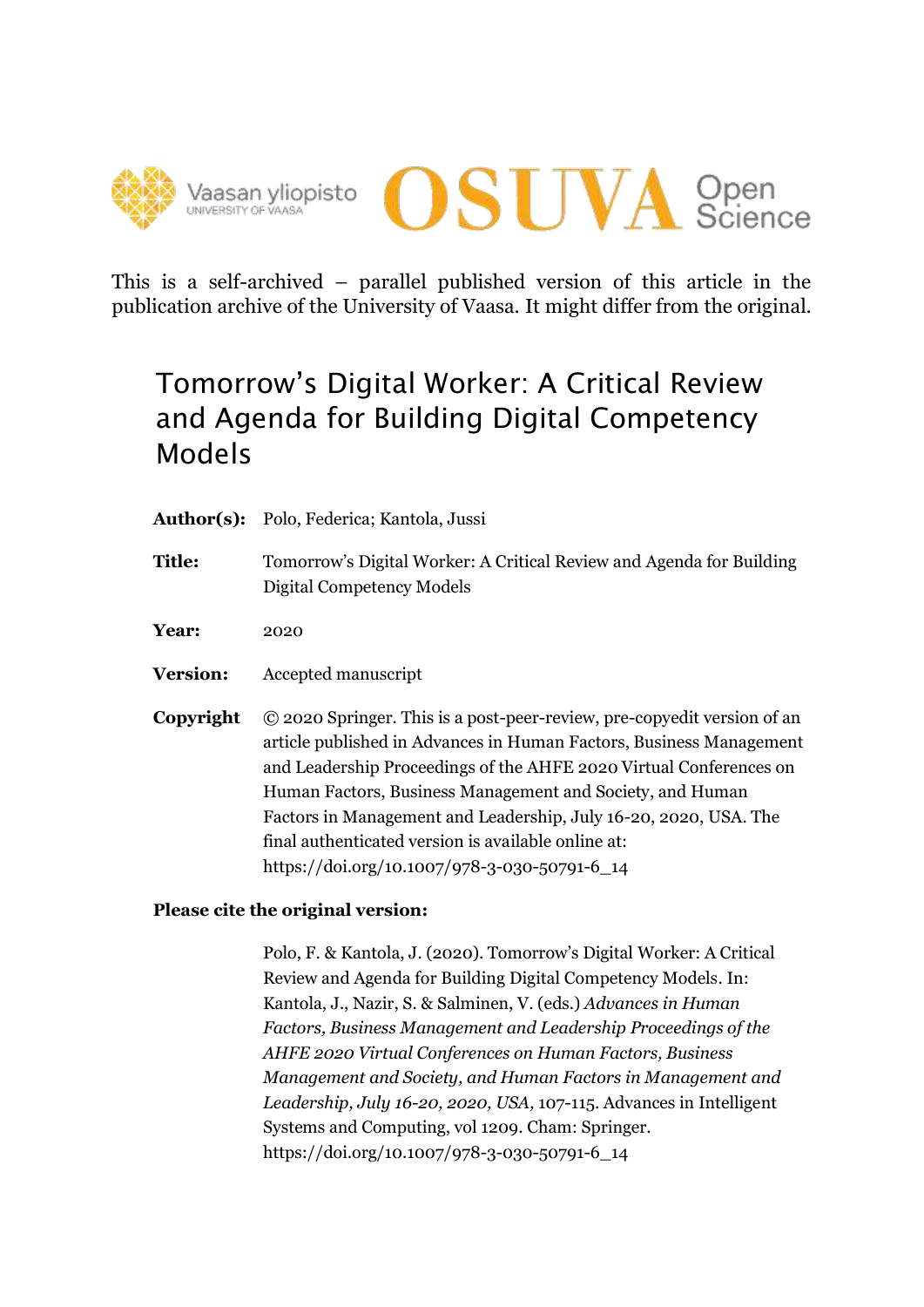# **Tomorrow's digital worker: a critical review and agenda for building digital competency models**

Federica Polo<sup>1,\*</sup>, Jussi Kantola<sup>1</sup>,

<sup>1</sup> School of Technology and Innovation, University of Vaasa, Wolffintie 34, 65200 Vaasa, Finland

fpolo@uwasa.fi

**Abstract.** In competency management studies, scholars call for the importance of digital savviness to hire, train, and develop new digital workers. Yet, the knowledge about the development of such a competence is still scarce. For this endeavor, we followed a systematic literature review to identify a sample of 103 published scientific articles and book chapters dealing with the development and implementation of competency tools in the past 10 years. To our surprise, our review suggests that the landscape of competency tools is surprisingly obsolete and that contemporary requirements of digitization have not yet been incorporated into updated usable competency tools. Through this review our hope is to provide competency managers and researchers with a framework to advance and upgrade their competency tools to address the gap between existing know how and the needed expertise of the digital world.

**Keywords:** competency models · competency tools · digital competencies · digitization · digital worker ·systematic review

# **1 Introduction**

In the recent times the development and implementation of digital competencies became an important topic within organizations facing the digital transformation. The rapid technological advancement and the increased complexity and changing of customer preferences led to complex situations where the emerging of the new technological opportunities is disruptive, but employees are uncertain on how to handle it and use it in their job [25]. Despite the increasing importance in today's business environment, there is no unitary definition of what digital competencies are, most of the researchers agree in defining digital competencies as the technology-related skills [17] needed to successfully perform in today's business environment. Nevertheless, it is important to specify that with the term competencies we do not only refer to knowledge and skills but also to the ability to fulfill at best the requirements of complex environments and situations utilizing psychosocial resources appropriate to the context and critical thinking [29]. Competency, in this instance, represents an umbrel-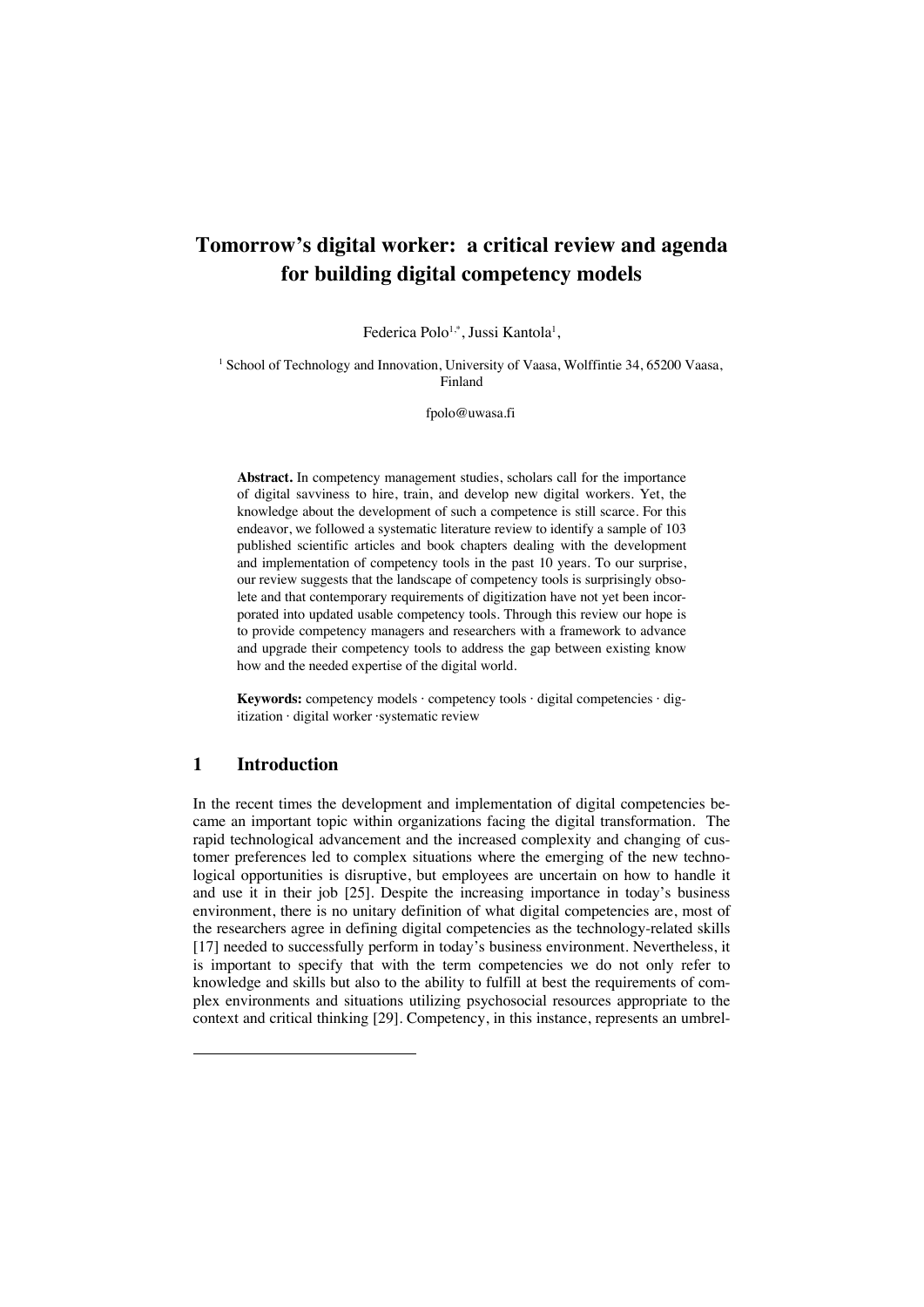la concept including all aspects that can have an impact on the performance [4] and specifically digital competencies are considered as a "set of knowledge, skills, attitudes (thus including abilities, strategies, values and awareness) that are required when using IT and digital media to perform tasks, solve problems, communicate, manage information, collaborate; create and share content, and build knowledge effectively, efficiently, appropriately, critically, creatively, autonomously, flexibly, ethically, reflectively for work, leisure, participation, learning, socializing, consuming, and empowerment" [12, p.3]. The debate about digital competencies does not regard only the business and organizations but also the educational field. Many studies indeed focus on the digital competencies needed in the educational and teaching field, developing competency frameworks. Nevertheless, this paper will not include this area. In light of this considerations, this paper will focus on the analysis of the available competency models to point out to what extent the implementation of competency models allows to identify competencies needed in the digital era to perform effectively in an organization. By reviewing journals in the field of Business Management and Accounting the present study maps the extant research in competency models implementation, pointing out gaps and improvement areas. According to the criteria set in this analysis, the review considers 103 articles on competency tools, published in scientific journals in the last 10 years. On the basis of the results of this review we provide suggestions about the main issues future research should tackle.

#### **2 Classification of competency models**

The fast changes in today's organizational environment requires the implementation of more flexible methodologies, able to anticipate and capture new competencies needed rather than describing past behaviors [9]. In this situation, competency models represent a step further to job analysis indeed while job analysis focus on the tasks and the characteristics needed to perform that specific task, the competency models focus on personal characteristics needed to success in a broader role [9]. Furthermore, competency models if deployed in the right manner have the potential to connect individual KSAs (knowledge, skills and abilities) to the organizational strategy [32, 9]. Despite the huge amount of competency-based approaches proposed in the literature, giving a satisfactory definition of competency is still complicated [28] and proposing a solid competency model applicable in different situations is still difficult [30]. A competency model, generally speaking describes the competencies requested to successfully perform in a specific job, organization and industry sector [34]. Competency models are usually tailored according to the organizational characteristics and needs and the way the specific competencies are described and developed depends on the specific organizational culture, market, type of organization and strategic objectives [9]. Therefore, competency models are more oriented to identify competencies that enable a long term fit with the organization rather than short terms objectives [10]. As above mentioned it is difficult to define a structured procedure for the competency models' implementation [30], however, the main common steps are: gathering data about the organization, the strategic business objectives, the specific job characteristics and performance indicators, analyzing the extant literature and devel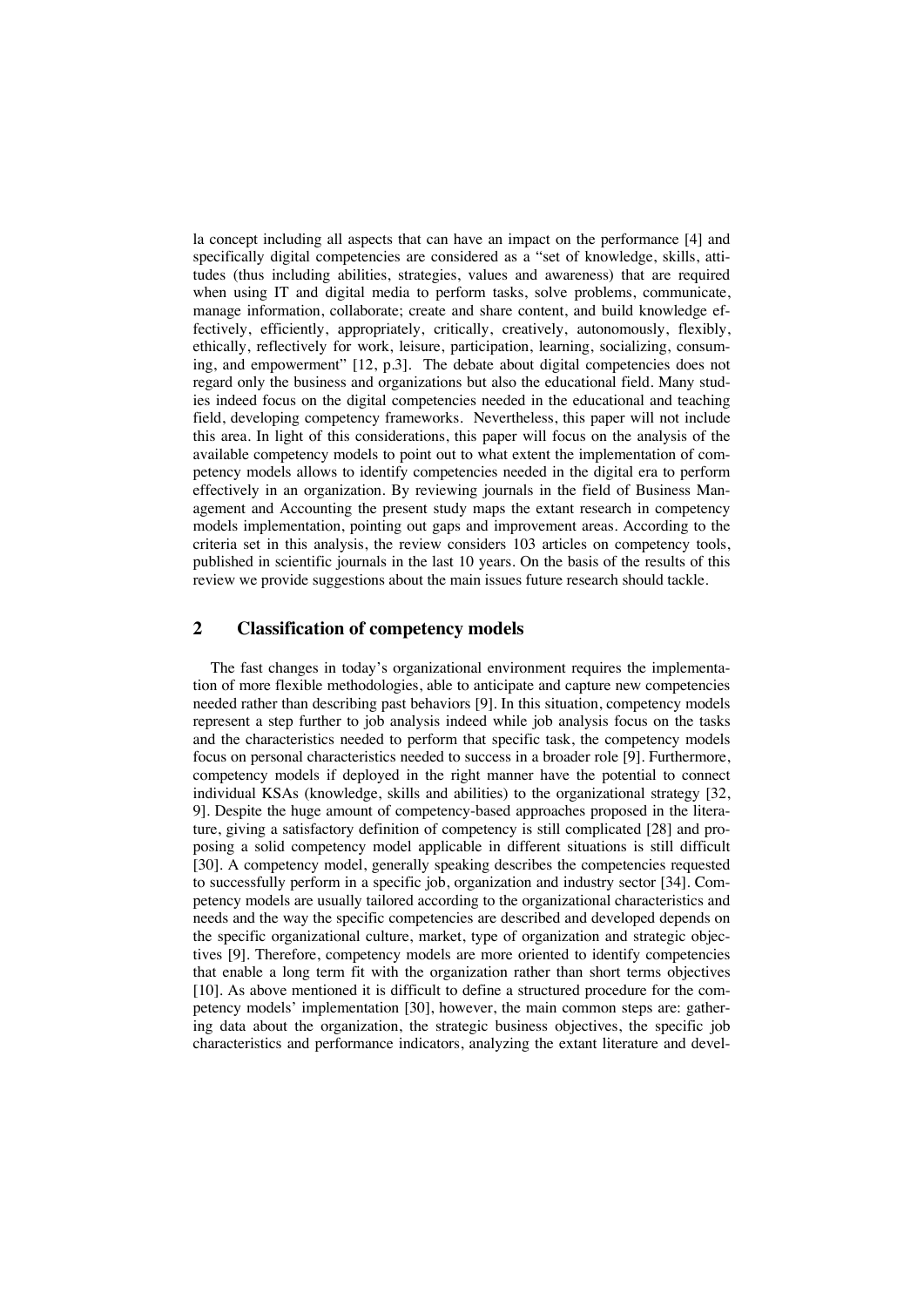oping measurements focusing on behaviors rather than only on technical skills [19], collecting data and validating the tool through focus groups or surveys [6].

### **3 Review methodology**

In order to have a complete picture of the competency models available in the literature, we conducted a systematic literature search in the field of competency management involving peer reviewed journal articles published in the period between 2010 and 2020. The key words used were competency and its plural form competencies together with the word tools or models and their possible variants in the abstract or among the key words. The research criteria include journal articles at the final stage, written in English in the field of Business Management and Accounting. This search lead us to the identification of 103 articles. The 103 articles were analyzed by the authors applying inclusion criteria, that means identifying if the article effectively presents or develops a competency tool or methodology in the identified field. After the pre-analysis 43 articles were selected and the authors proceeded with the full text analysis. The full text analysis was conducted following a systematic approach, classifying each article according to the purpose and the methodology used. This process led to the identification of 27 articles relevant to the scope of presenting competency tools with a satisfactory description and use. The articles were than analysed according to the characteristic of the methodology. In the following session we present and discuss the results in detail.

#### **4 Results**

**Table 1** classifies and summarizes the results of the literature review listing the articles included and the steps of the implementation of the competency models. As visible in **Table 1** most of the articles adopt a competency model based on the analysis of the extant literature and of the documentation, on which the authors develop the competency model. Following, in most of the studies a panel of experts is consulted to discuss and better tailor the methodology to the case company or sector. After this, the competency model is tested and validated through qualitative and quantitative methods. The output of the competency model implementation and validation is a list of competencies grouped according to different criteria. From the review we deduce that competency models' implementation is extremely strategic in hospitality sector, indeed in the literature there are many studies carried out in this area. Only one study covers entirely the topic of digital organization analyzing the competencies needed to work in a virtual team in different business sectors.

# **5 Discussion and Conclusions**

The results of the review show that research on competency models' implementation is fragmented and mostly characterized by a prescriptive approach where competencies are presented as job descriptions rather than as predictors of future needs [31, 37].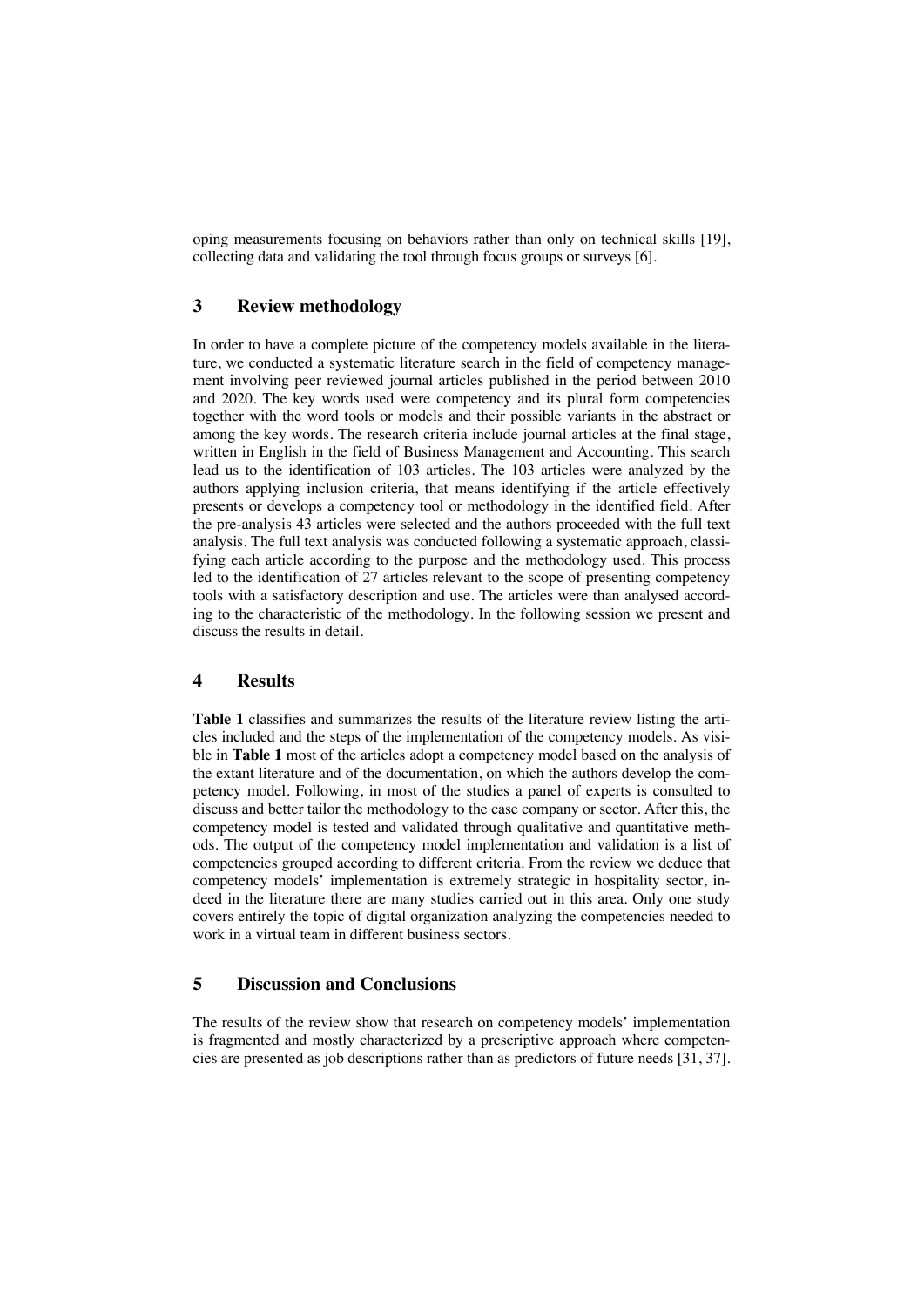To our surprise, the results of the review suggests that the landscape of competency models is very obsolete and that contemporary requirements of digitization have not yet been incorporated into updated usable competency tools. Being competency models, frameworks implemented to identify the competencies needed to operate in a specific job or organization [34] their objective is to link human resource development and organizational strategies. In the actual organizations undertaking the digital transformation, competency models should be developed to be interactive and adaptable to the organizational change and strategy [31, 40]. According to this definition we identified and analyzed 27 competency tools presented in articles published between 2010 and 2020, that are useful and appropriate to be implemented in digital organizations. The 27 tools included in this review seems to be based on a very structured methodology, the majority of competency tools are based on a deep analysis of the extant literature on the basis of which the model is developed, another recurrent element is the discussion with a panel of experts. On this regard many studies adopt the Delphi method, that consists of collecting data from a panel of experts implementing an iterative process to make forecast and decisions about a specific topic. The methodologies implemented are both quantitative and qualitative, since the Delphi method supports both, as well as mixed methods. As emerged from this analysis, competency tools are flexible and adaptable at different business sectors and different scopes. The current review systematizes and improves the knowledge about competency models therefore it makes easier to research and practitioners the choice of the appropriate framework according to their scope. An additional contribution regards the theoretical and methodological discussion in the field of competency management. Indeed, the review shows the fragmentation of the field and the lack of interconnection in the tool development. The available methodologies do not build on each other, despite the development process is explained in detail in most of the articles, only in few cases the theoretical background is clearly and explicitly described. Furthermore, a weakness of the discussion about competency tools is the lack of empirical evidence about their applicability and usefulness within the organizations facing the digital transformation. Indeed, providing evidence of their usefulness would encourage managers and practitioners to adopt the model, adding practical value to the academic research. The future contribution should be oriented at finding how competency models should look like to support organizations facing the digital transformation, pointing out competencies needed to work in an effective way in the digital organization.

#### **References**

- 1. Aishaa, A. N., Sudirmanb, I., Siswantoc, J., & Andrianid, M.: A Competency Model for SMEs in the Creative Economy. Int. J. of Business, 24, 4, (2019).
- 2. Arafeh, L.: An entrepreneurial key competencies' model. J. of Inn. Ent., 5(1), 26, (2016).
- 3. Asili, G. R., Hendi, …& Vahabi, M. M.: Developing technical competency model to promote HRM in project-oriented organisations: a case for 3D petroleum system modelling in the Persian Gulf and Oman Sea. Int. J. Prod. Qual. Man., 13(1), 1-18, (2014).
- 4. Bassellier, G., Reich, B. H., & Benbasat, I.: Information technology competence of business managers: A definition and research model. J. of Man. Inf. Systems, 17(4), 159-182, (2001).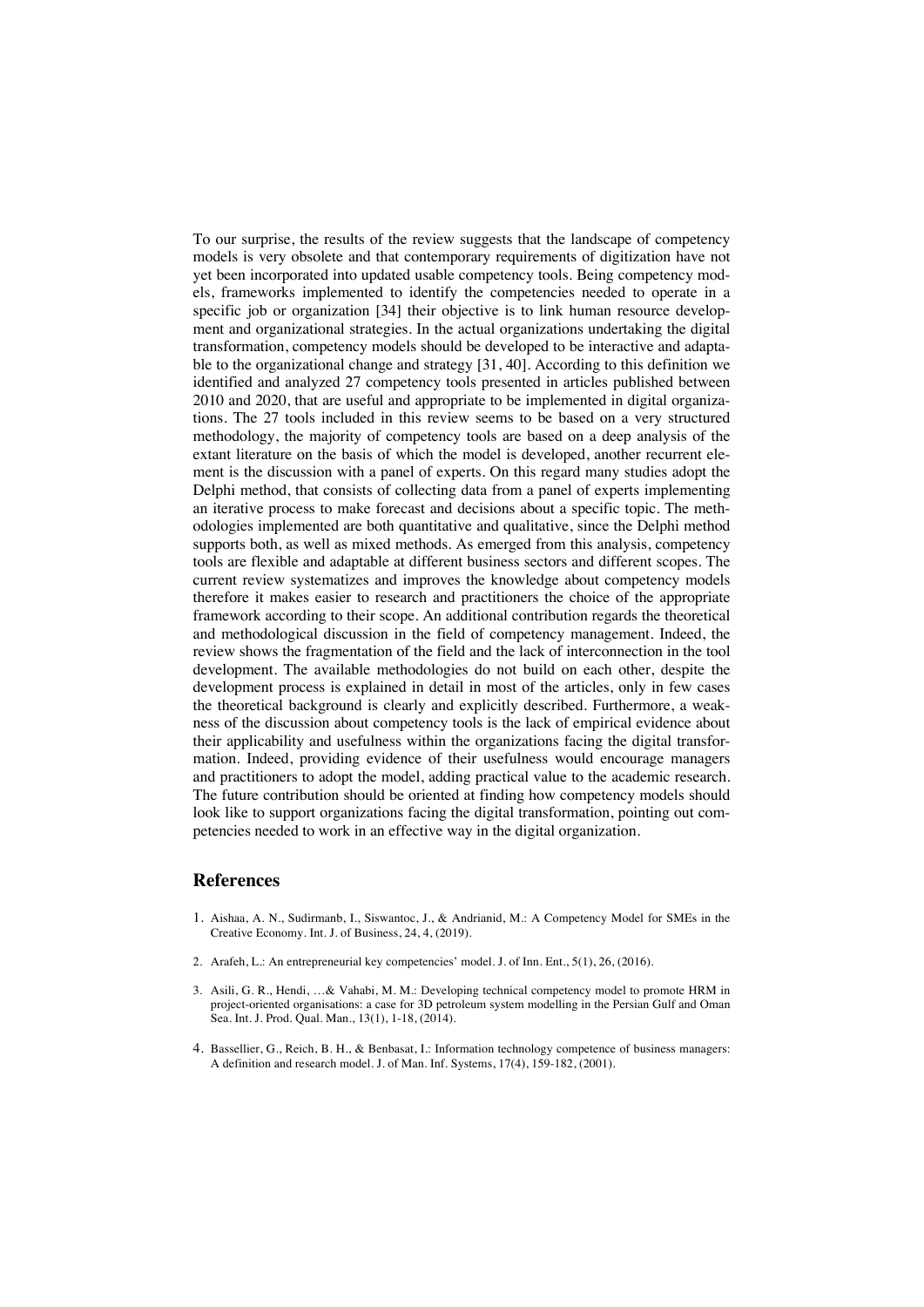- 5. Bharwani, S., & Talib, P.: Competencies of hotel general managers: A conceptual framework. Int. J. of Contemporary Hospitality Management, (2017).
- 6. Boyatzis, R., & Boyatzis, R. E.: Competencies as a behavioral approach to emotional intelligence. Journal of Management Development, (2009).
- 7. Brown, L., …& Mehaffey-Kultgen, C.: The development of a competency model and its implementation in a power utility cooperative: an action research study. Industrial and Commercial Training, (2018).
- 8. Busch, T. K.: Determining competencies for frontline sales managers in for-profit organizations. Advances in Developing Human Resources, 15(3), 296-313, (2013).
- 9. Campion, M. A., Fink, A. A., …& G. M., & Odman, R. B.: Doing competencies well: Best practices in competency modeling. Pers. Psy, 64(1), 225-262, (2011).
- 10. Clardy, A.: The strategic role of human resource development in managing core competencies. Human Resource Development International, 11(2), 183-197, (2008).
- 11. Fernández Ronquillo, M. A., …& Sabaté i Garriga, F.: Competency model for microentrepreneurs in depressed environments. Int. J. of Man. and Ent. Dev. 17(4), 363-387, (2018).
- 12. Ferrari, A.: Digital competence in practice: An analysis of frameworks, (2012).
- 13. Garman, A., & Scribner, L.: Leading for quality in healthcare: Development and validation of a competency model. Journal of Healthcare management, 56(6), 373-384, (2011).
- 14. Goldman, E., & Scott, A. R.: Competency models for assessing strategic thinking. Journal of Strategy and Management, (2016).
- 15. Hatala, J. P., & Hisey, L.: Toward the development and validation of a career coach competency model. Performance Improvement Quarterly, 24(3), 101-122, (2011).
- 16. Hu, M. L. M.: Developing a core competency model of innovative culinary development. Int. J. of Hospitality Management, 29(4), 582-590, (2010).
- 17. Ilomäki, L., Kantosalo, A., & Lakkala, M.: What is digital competence. Linked portal. Brussels: European Schoolnet (EUN), 1-12, (2011).
- 18.Jaafar, M., … & Jalali, A.: Competency model for female project managers in the construction industry: a case study in Malaysia. Int. J. of Proj. Org. and Man.,  $8(2)$ , 197-215,  $(2016)$ .
- 19.Jordan, J., & Cartwright, S.: Selecting expatriate managers: Key traits and competencies. Leadership & Organization Development Journal, (1998).
- 20. Koenigsfeld, J. P., …& Cichy, R. F.: Developing a competency model for private club managers. Int. J. of Hospitality Management, 31(3), 633-641, (2012).
- 21.Krumm, S., … & Hertel, G.: What does it take to be a virtual team player? The knowledge, skills, abilities, and other characteristics required in virtual teams. Hum. Per., 29(2), 123-142, (2016).
- 22. Kwon, S., …& Carmody, L. E.: Assessing competencies: An evaluation of ASTD's Certified Professional in Learning and Performance (CPLP) designation. Eval. Prog. Pla., 44, 48-58, (2014).
- 23.Lambert, B., Plank, R. E., Reid, D. A., & Fleming, D.: A competency model for entry level business-tobusiness services salespeople. Serv. Marketing Quarterly, 35(1), 84-103, (2014).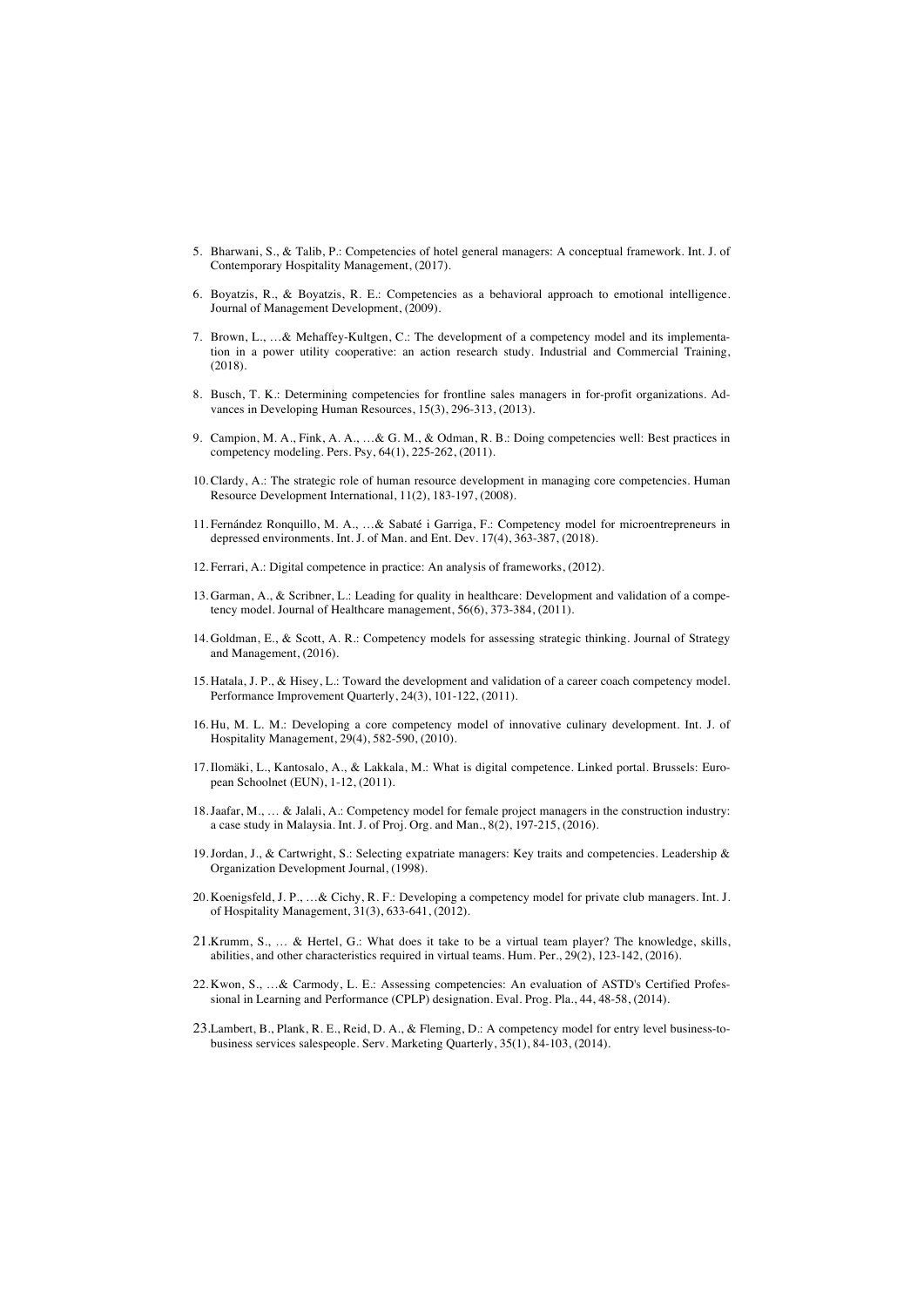- 24. Lee, J. G., Park, Y., & Yang, G. H.: Driving performance improvements by integrating competencies with human resource practices. Perf. Imp. Quarterly, 23(1), 71-90, (2010).
- 25. Lerch, C., & Gotsch, M.: Digitalized product-service systems in manufacturing firms: A case study analysis. Research-Technology Management, 58(5), 45-52, (2015).
- 26. Lou, N. M., So, A. S. I., & Hsieh, Y. J.: Integrated resort employee competencies: a Macau perspective. Int. J. of Contemporary Hospitality Management, (2019).
- 27. Madter, N., Bower, D. A., & Aritua, B.: Projects and personalities: A framework for individualising project management career development in the construction industry. Int. J. Journal of Project Management, 30(3), 273-281, (2012).
- 28. Morgeson, F. P., … & Campion, M. A.: Self-presentation processes in job analysis: a field experiment investigating inflation in abilities, tasks, and competencies. J. App. Psy., 89(4), 674, (2004).
- 29. Oecd, E.: Oslo manual: Guidelines for collecting and interpreting innovation data. Paris 2005, Sp, 46, (2005).
- 30. Pearlman, K., & Barney, M. F.: Selection for a changing workplace. Managing selection in changing organizations: Human resource strategies, 3-72, (2000).
- 31. Polo, F., & Kantola, J.: Valorizing the Human Capital Within Organizations: A Competency Based Approach. In Int. C. on App. Hum. Fac. and Erg (pp. 55-63). Springer, Cham. (2018).
- 32. Rodriguez, D., …& Gowing, M. K.: Developing competency models to promote integrated human resource practices. Human Resource Management: Published in Cooperation with the School of Business Administration, Uni. of Mich. With Soc. of HRM, 41(3), 309-324, (2002).
- 33. Salleh, K. M., Subhi, N. I., Sulaiman, N. L., & Latif, A. A.: Generic skills of technical undergraduates and industrial employers' perceptions in Malaysia. Int. J. of Applied Business and Economic Research, 14(14), 907-919, (2016).
- 34. Schippmann, J. S., Ash, R. A., Battista, M., Carr, L.,... & Pearlman, K.: The practice of compentency modeling (vol 53, pg 703). Per. Psy., 53(4), U3-U3, (2000).
- 35. Shum, C., … & Shoemaker, S.: A model of hospitality leadership competency for frontline and directorlevel managers: Which competencies matter more? Int. J. Hos. Man., 74, 57-66, (2018).
- 36. Soderquist, K. E., …& Prastacos, G.: From task-based to competency-based. Per. Rev., (2010).
- 37. Sparrow, P.R.: Organizational competencies: creating a strategic behavioral framework for selection and assessment. Int. H. of Selection and Assessment. Wiley, Chichester (1997).
- 38. Suhairom, N., …& Wahid, N. H. A.: Quality culinary workforce competencies for sustainable career development among culinary professionals. Int. J.Hos. Man., 81, 205-220, (2019).
- 39. Testa, M. R., & Sipe, L.: Service-leadership competencies for hospitality and tourism management. Int. J. Hos. Man., 31(3), 648-658, (2012).
- 40. Vakola, M., Eric Soderquist, K., Prastacos, G.P.: Competency management in support of organizational change. Int. J. Manpower 28(3/4), 260–275 (2007)
- 41. Wang, Y. F.: Constructing career competency model of hospitality industry employees for career success. Int. J. Con. Hos. Man., (2013).
- 42. Zhang, F., Zuo, J., & Zillante, G.: Identification and evaluation of the key social competencies for Chinese construction project managers. Int. J. of Proj. Man., 31(5), 748-759, (2013).